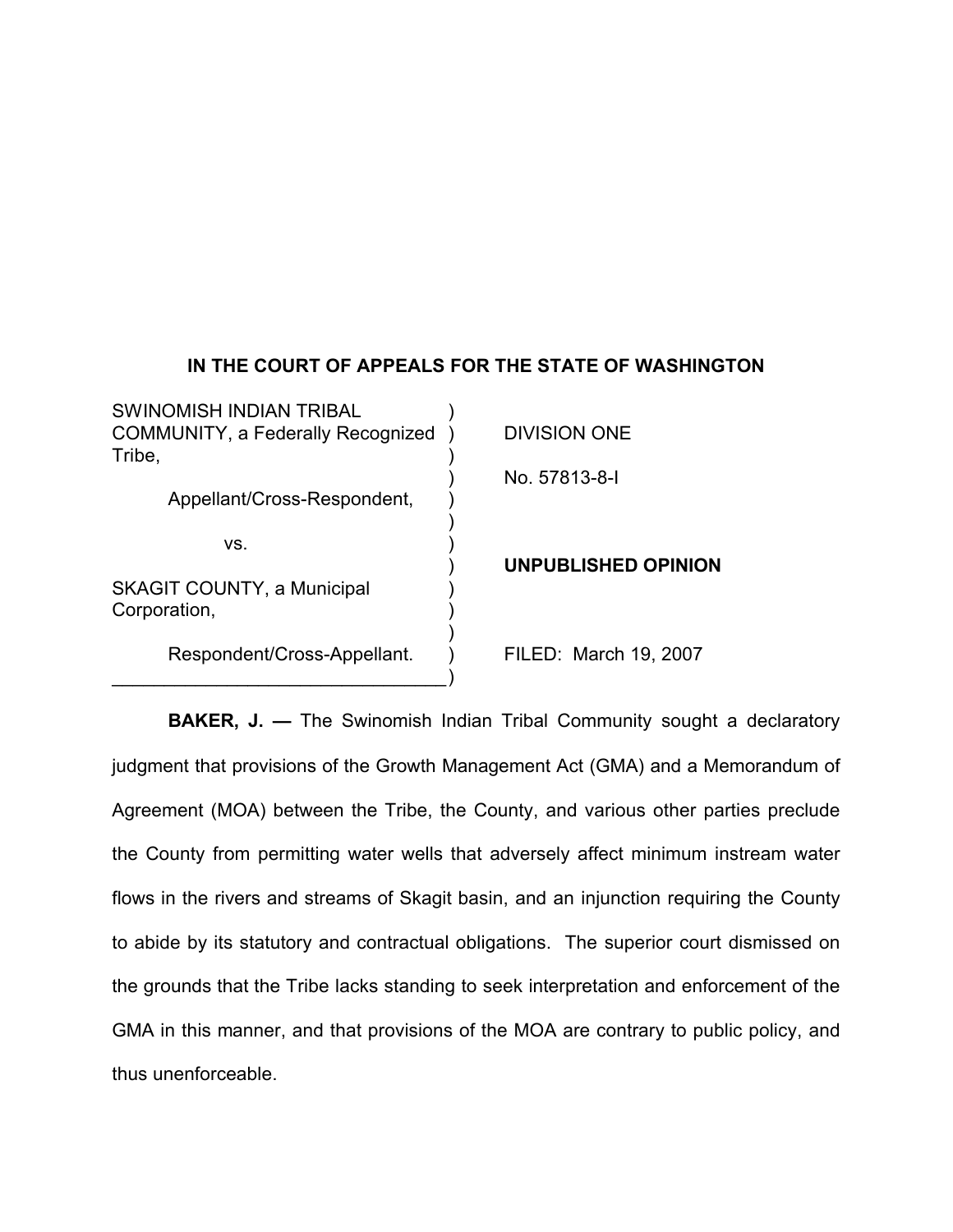57813-8-I/2

**I.**

The Skagit River is the third largest river system in the United States. More than 3,000 rivers and streams flow into the Skagit River system, accounting for one-quarter of the fresh water flowing into Puget Sound. It is the only river in the lower 48 states that is home to all five species of Pacific salmon. The Swinomish Tribe has treaty rights to take fish from the Skagit River Basin.<sup>1</sup> Over the years, development in the Skagit Basin has led to declines in its salmon runs. One of the causes of the declining fish population is the reduction of stream flows necessary for spawning and migration.

In 1996, the Swinomish Tribe entered into an agreement with Skagit County regarding the allocation of Skagit River Basin water resources. In addition to the Tribe and County, the agreement also included Skagit County Public Utility District No.1, the City of Anacortes, the Department of Ecology, the Department of Fish and Wildlife, and the Upper Skagit and Sauk-Suiattle Tribes.

The MOA was intended in part to ensure the establishment of instream water flows to protect fisheries resources, to develop a coordinated water delivery system, and to reduce the use of exempt water wells in areas of the county experiencing inadequate instream flows as a result of groundwater withdrawal. An instream flow is defined in the MOA as the quantity of flow necessary to maintain sufficient water in a stream to support in harvestable numbers the natural production of food and game fish.

In a further provision of the MOA, the County agreed to abide by section 63 of the GMA, such that building permits would only be issued if the parcel is served by a

<sup>1</sup> See U. S. v. Washington, 459 F. Supp. 1020, 1049 (1978).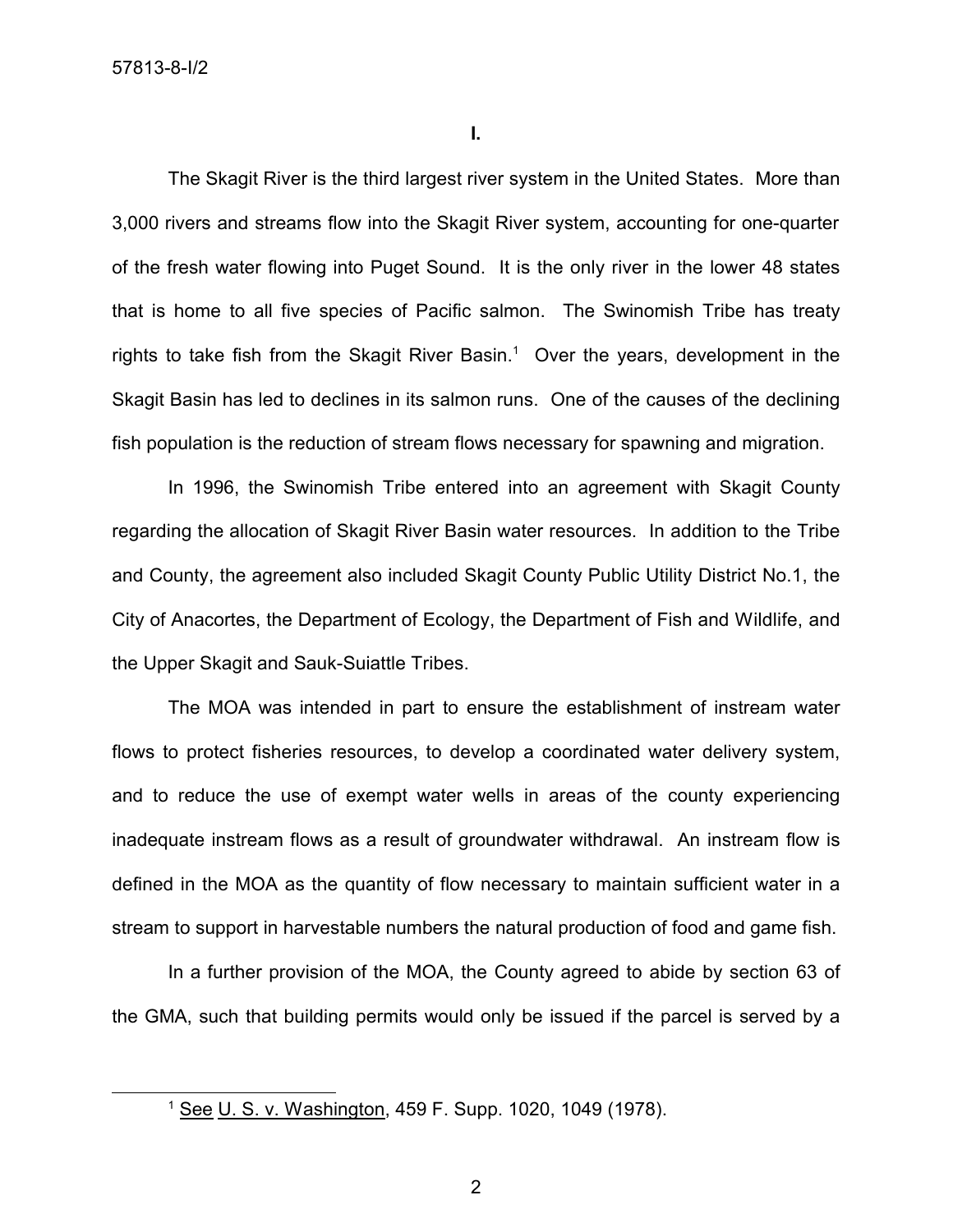public water system or if there is an adequate supply of ground water that can be withdrawn without adversely affecting Skagit River Basin instream flows.

The GMA was adopted to combat uncoordinated and unplanned growth. $2$  To that end, the act states that citizens, communities, local governments, and the private sector should cooperate and coordinate with one another in comprehensive land use planning. $3$  The GMA also mandates that local governments adopt comprehensive plans to protect surface water and ground water resources. 4

Section 63 of the GMA (codified at RCW 19.27.097) mandates that each applicant for a building permit requiring potable water provide evidence of an adequate water supply.

In April 2001, pursuant to the MOA, a WAC rule setting minimum stream flows for the Skagit River Basin became effective. Its purpose was to retain instream flows in rivers, streams, and lakes in the Skagit area to provide for the protection and preservation of wildlife, fish, scenic, aesthetic, and other environmental and navigational values, as well as recreation and water quality. <sup>5</sup> This rule was amended in May 2006, reserving specific quantities of surface and ground water which can be allocated for specific future beneficial uses.<sup>6</sup>

The Tribe asserts that despite the commitments enshrined in the MOA, the adoption of the Skagit Basin rule, and the requirements of Section 63 of the GMA, the

<sup>2</sup> RCW 36.70A.010.

<sup>3</sup> RCW 36.70A.010.

<sup>4</sup> RCW 36.70A.070.

<sup>5</sup> Ch. 173-503 WAC.

<sup>6</sup> WAC 173-503-073(1).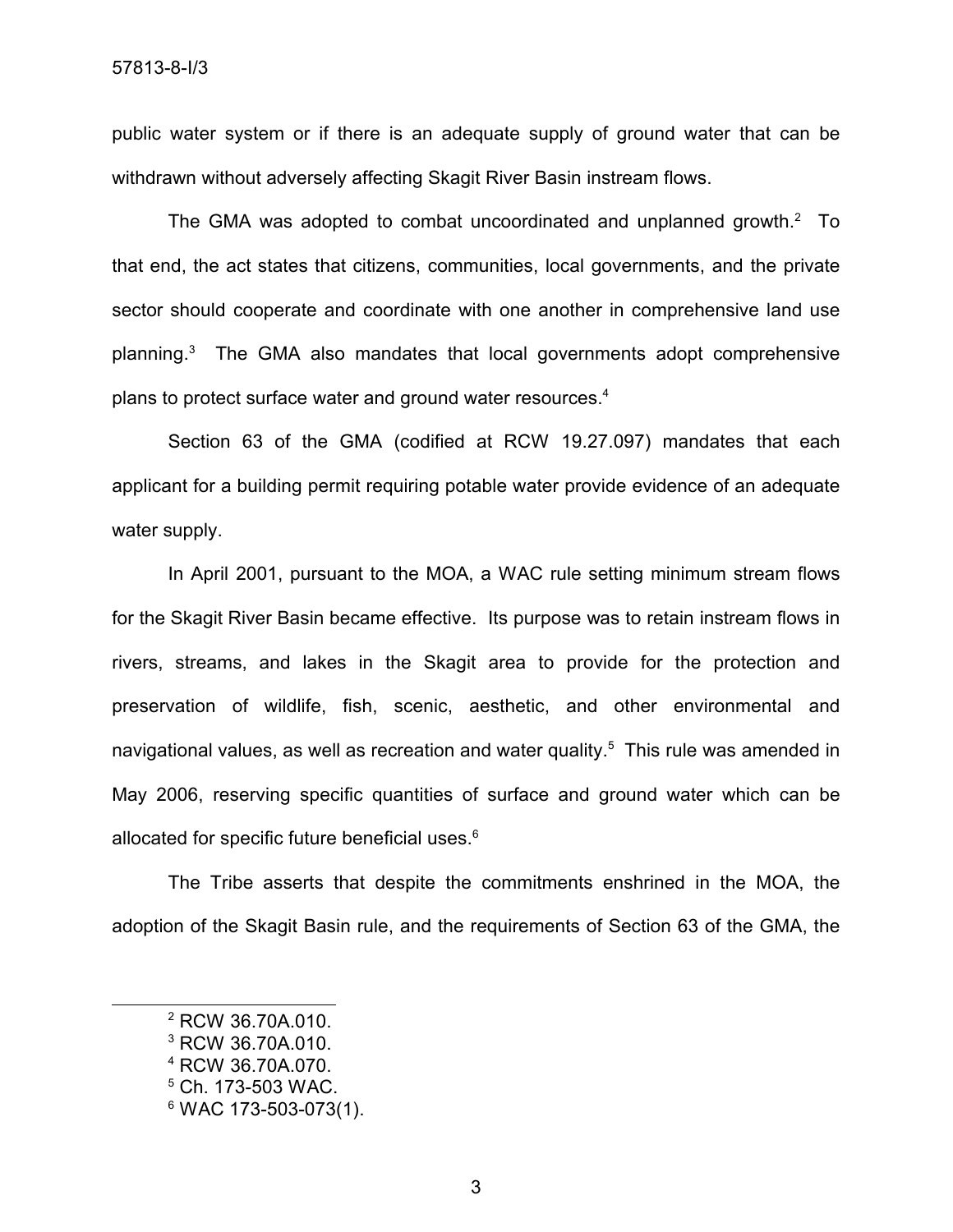County has continued to issue permits for wells that are in hydraulic continuity with the Skagit River Basin, resulting in reductions in water flow below the minimum required under chapter 173-503 WAC and Section 63 of the GMA.

The Tribe filed an action for declaratory judgment and injunctive relief against the County barring the County from issuing further building permits that rely on wells in the Skagit Basin in violation of the GMA and the MOA. The Tribe asserted a breach of contract claim against the County for violating the MOA, and a Uniform Declaratory Judgment Act claim against the County for violating RCW 19.27.097 by issuing permits for wells when minimum flow requirements were not met.

The County moved for dismissal. The superior court ruled that the Tribe lacked standing to seek direct enforcement of RCW 19.27.097 (Section 63 of the Growth Management Act), but held that it could seek enforcement pursuant to provisions of the MOA.

Subsequently, the County filed another motion to dismiss and for judgment on the pleadings, asserting that the MOA was contrary to public policy. The superior court dismissed the Tribe's contract claim without discussion.

The Tribe appeals both rulings. The County also appeals a conclusion by the superior court that there is no permitting or metering system in place at the state or local level that regulates exempt well use.

**II.**

Dismissal under CR 12 should be granted sparingly and with care.<sup>7</sup> For the

4

<sup>7</sup> Haberman v. Wash. Pub. Power Supply Sys., 109 Wn.2d 107, 120, 744 P.2d 1032 (1987), 750 P.2d 254 (1998).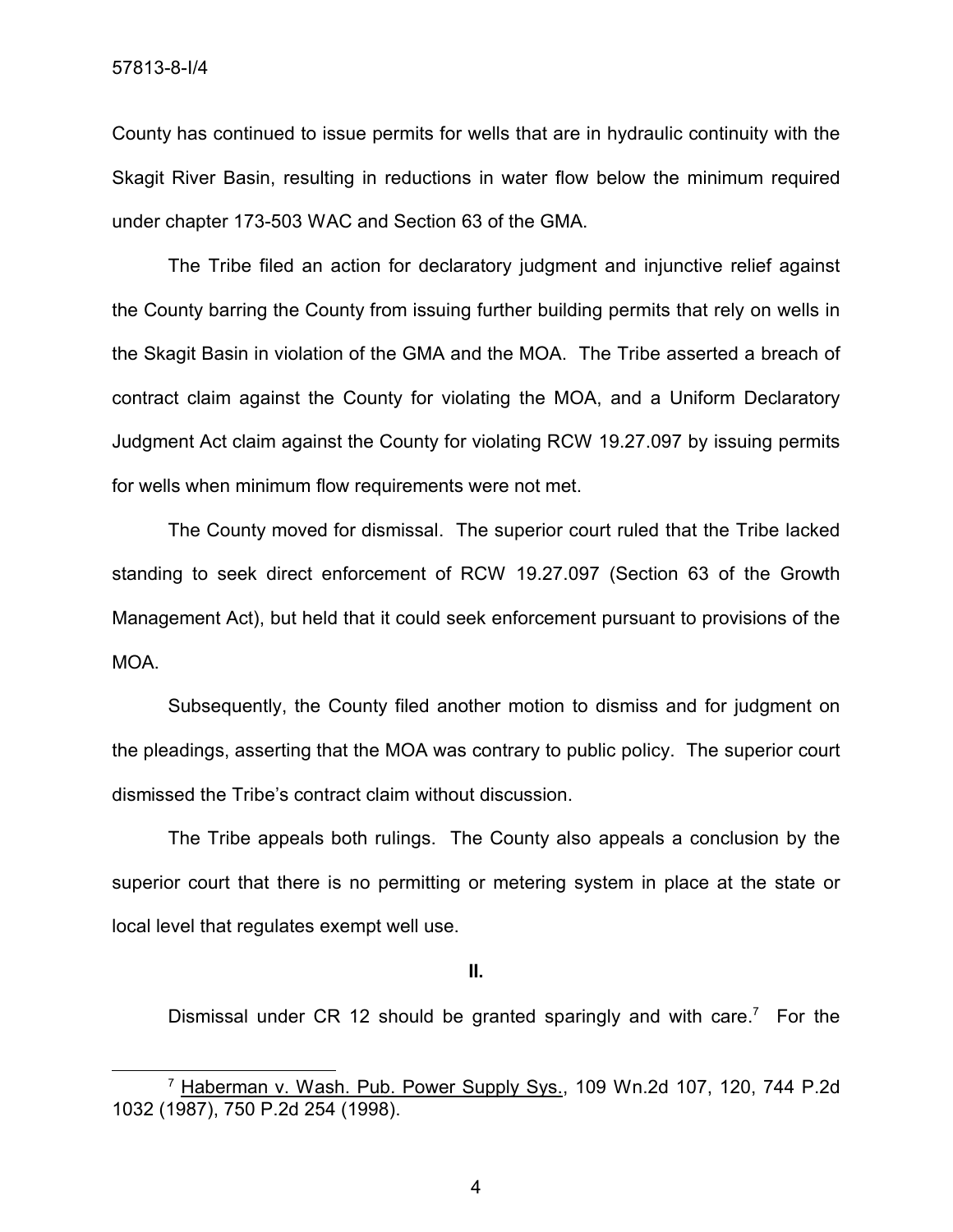purposes of such dismissal, the plaintiff's factual allegations are presumed to be true.

The County asserts that the MOA is contrary to public policy and therefore void and unenforceable. It argues that the County cannot grant away its legislative authority or limit its ability to protect the health, safety, and welfare of its population. It further argues that it is prohibited from contractually limiting its governmental capacity when so doing could prevent it from enacting legislation that may become necessary to protect the welfare of its citizens.

Counties are authorized by statute to make such contracts as may be necessary to their corporate or administrative powers.<sup>8</sup> Case law readily provides examples of permissible contracts for the exercise of governmental functions. In State ex rel. Schlarb v. Smith,<sup>9</sup> King County argued a contract requiring it to levy taxes to maintain a dam was contrary to public policy. The court held that the contract was not open to attack on the grounds that it was against public policy, stating that the principle has no application to a contract entered into under specific statutory authority.<sup>10</sup>

Likewise, in Weyerhaeuser v. Pierce County,<sup>11</sup> the court upheld the contracting of an essential government function (handling and disposing of solid waste). The court noted that the collection and disposal of garbage and trash constitutes a valid exercise of police power and a governmental function which may be exercised in all reasonable ways to guard the public health.<sup>12</sup> A government entity may elect to collect and dispose

<sup>8</sup> RCW 36.01.010.

<sup>9</sup> 19 Wn.2d 109, 141 P.2d 651 (1943).

<sup>10</sup> Smith, 19 Wn.2d at 112-13.

<sup>11</sup> 124 Wn.2d 26, 873 P.2d 498 (1994).

<sup>12</sup> Weyerhaeuser, 124 Wn.2d at 40.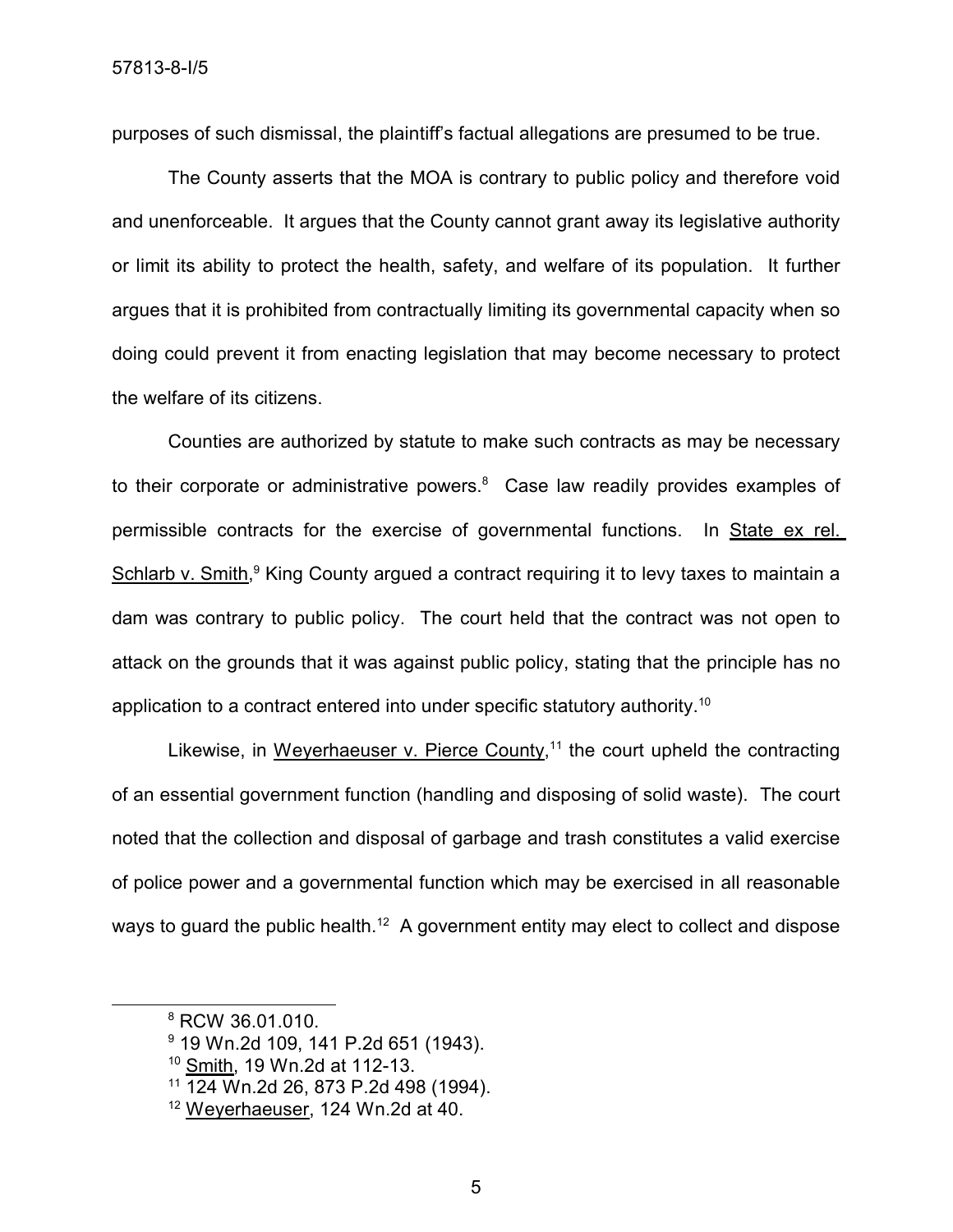of the garbage itself or it may grant exclusive collection and disposal privileges by contract. 13

In Redmond v. Kezner,<sup>14</sup> this court upheld a contract between property owners and a city concomitant to zoning changes, noting that the party challenging an agreement carried the burden of showing that it is an illegal or invalid delegation of government police powers.<sup>15</sup> The Kezner court relied on the holding in State ex rel. Myhre v. Spokane,<sup>16</sup> in which the court rejected the argument that an agreement limiting the future exercise of a municipality's land use power was per se invalid. Instead, the court adopted a balancing test requiring courts to weigh the benefits and detriments to the public of an agreement. Such agreements would be invalid only if they are "clearly arbitrary and unreasonable, and have no substantial relation to the public health, safety, morals, and general welfare, or if the city is using the concomitant agreement for bargaining and sale to the highest bidder or solely for the benefit of private speculators." 17

Far from being arbitrary and unreasonable, the MOA in the present case has a substantial relation to public health, safety, morals, and general welfare. It represents, not a limitation on the County's legislative and police powers, but a commitment to follow and enforce specific statutory requirements. There is abundant statutory authority to support a conclusion that the MOA is not contrary to public policy. The

<sup>13</sup> Weyerhaeuser, 124 Wn.2d at 40.

<sup>14</sup> 10 Wn. App. 332, 517 P.2d 625 (1973).

<sup>15</sup> Kezner, 10 Wn. App. at 340.

<sup>16</sup> 70 Wn.2d 207, 422 P.2d 790 (1967).

<sup>17</sup> Spokane, 70 Wn.2d at 216.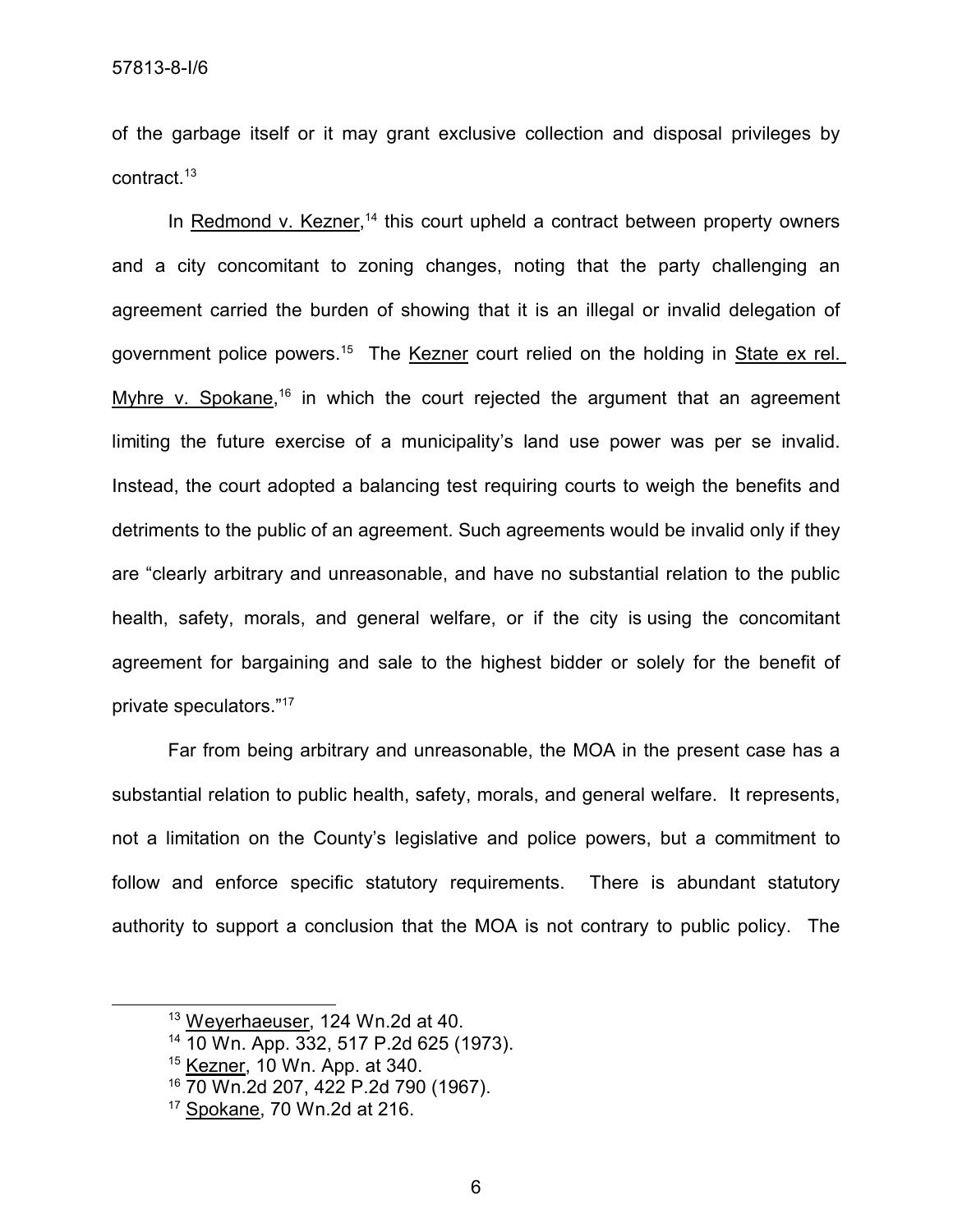57813-8-I/7

GMA itself specifies coordinated planning. "It is in the public interest that citizens, communities, local governments, and the private sector cooperate and coordinate with one another in comprehensive land use planning."<sup>18</sup> The GMA mandates county-wide planning in cooperation with cities located within the county.<sup>19</sup> County-wide planning policies (CPPs) are the "framework" by which county and city comprehensive plans are developed under the GMA.<sup>20</sup> The CPP process and framework determines the manner in which the county and the cities agree to all procedures and provisions including but not limited to desired planning policies, deadlines, and ratification of final agreements.<sup>21</sup>

In King County v. Central Puget Sound Growth Management Hearings Board,<sup>22</sup> the court considered whether CPPs must be binding in order to fulfill their purpose under the GMA. Noting that the GMA requires comprehensive plans to be consistent with each other in order to ensure harmonious land use planning, the court held that if the CPPs served merely as a nonbinding guide, municipalities would be at liberty to reject CPP provisions and the CPPs could not ensure consistency between local comprehensive plans.<sup>23</sup>

The MOA directly supports the statutory goals of the GMA of ensuring harmonious land use planning to maintain and enhance natural resource-based industries such as fisheries, to conserve fish habitat, and to protect and enhance the state's water quality and availability.

 $18$  RCW 36.70A.010 (emphasis added).

<sup>19</sup> RCW 36.70A.210.

<sup>&</sup>lt;sup>20</sup> RCW 36.70A.210.

<sup>21</sup> RCW 36.70A.210(2).

<sup>22</sup> 138 Wn.2d 161, 979 P.2d 374 (1999).

 $23$  King County, 138 Wn.2d at 175-76.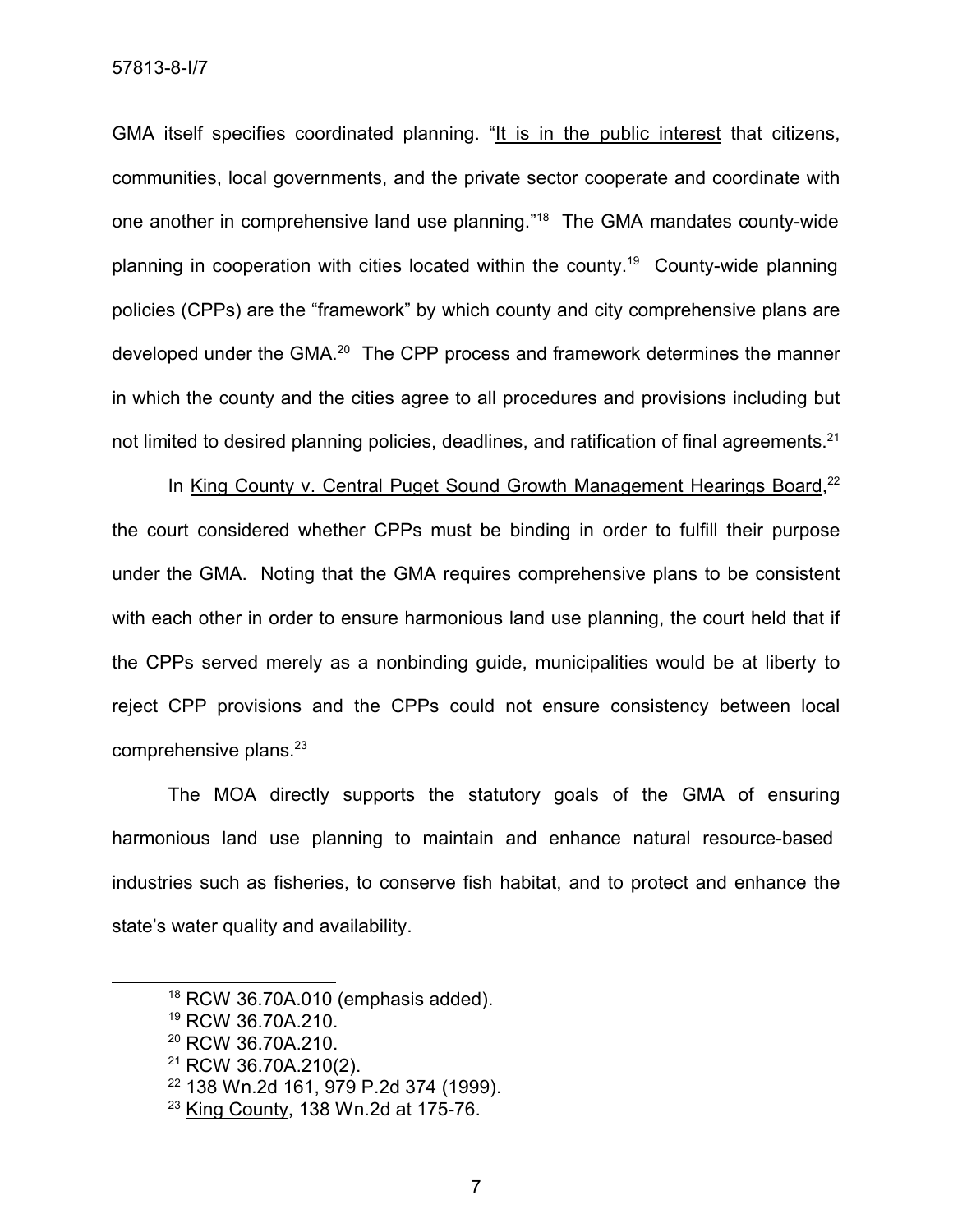The Interlocal Cooperation Act allows public agencies to "make the most efficient use of their powers by enabling them to cooperate with other localities on a basis of mutual advantage."<sup>24</sup> In a Skagit County resolution confirming the County's participation in the MOA, the County cites section .030 of the Interlocal Cooperation Act which allows any two or more public agencies to enter into agreements with one another for joint or cooperative action. Under the Act, any one or more public agencies may contract with any one or more other public agencies to perform any governmental service, activity, or undertaking.<sup>25</sup> A public agency includes Indian tribes, cities, counties, special purpose districts, and agencies of the state government.<sup>26</sup>

Similarly, the Water Resources Act of 1971 encourages coordination between multiple parties to ensure the proper stewardship of the state's water resources.<sup>27</sup>

Through a comprehensive planning process that includes the state, Indian tribes, local governments, and interested parties, it is possible to make better use of available water supplies and achieve better management of water resources. Through comprehensive planning, conflicts among water users and interests can be reduced or resolved. It is in the best interests of the state that comprehensive water resource planning be given a high priority so that water resources and associated values can be utilized and enjoyed today and protected for tomorrow.<sup>[28]</sup>

The MOA entered into by the Tribe and the County comports squarely with the public policy aims of the GMA, the Interlocal Cooperation Act, and the Water Resources Act. Given the manifest legislative intent favoring cooperation and joint planning in the above acts, the MOA is not void as against public policy. We therefore

<sup>27</sup> RCW 90.54.010.

<sup>&</sup>lt;sup>24</sup> RCW 39.34.010.

<sup>&</sup>lt;sup>25</sup> RCW 39.34.080.

<sup>&</sup>lt;sup>26</sup> RCW 39.34.020.

 $28$  RCW 90.54.010(1)(b) (emphasis added).